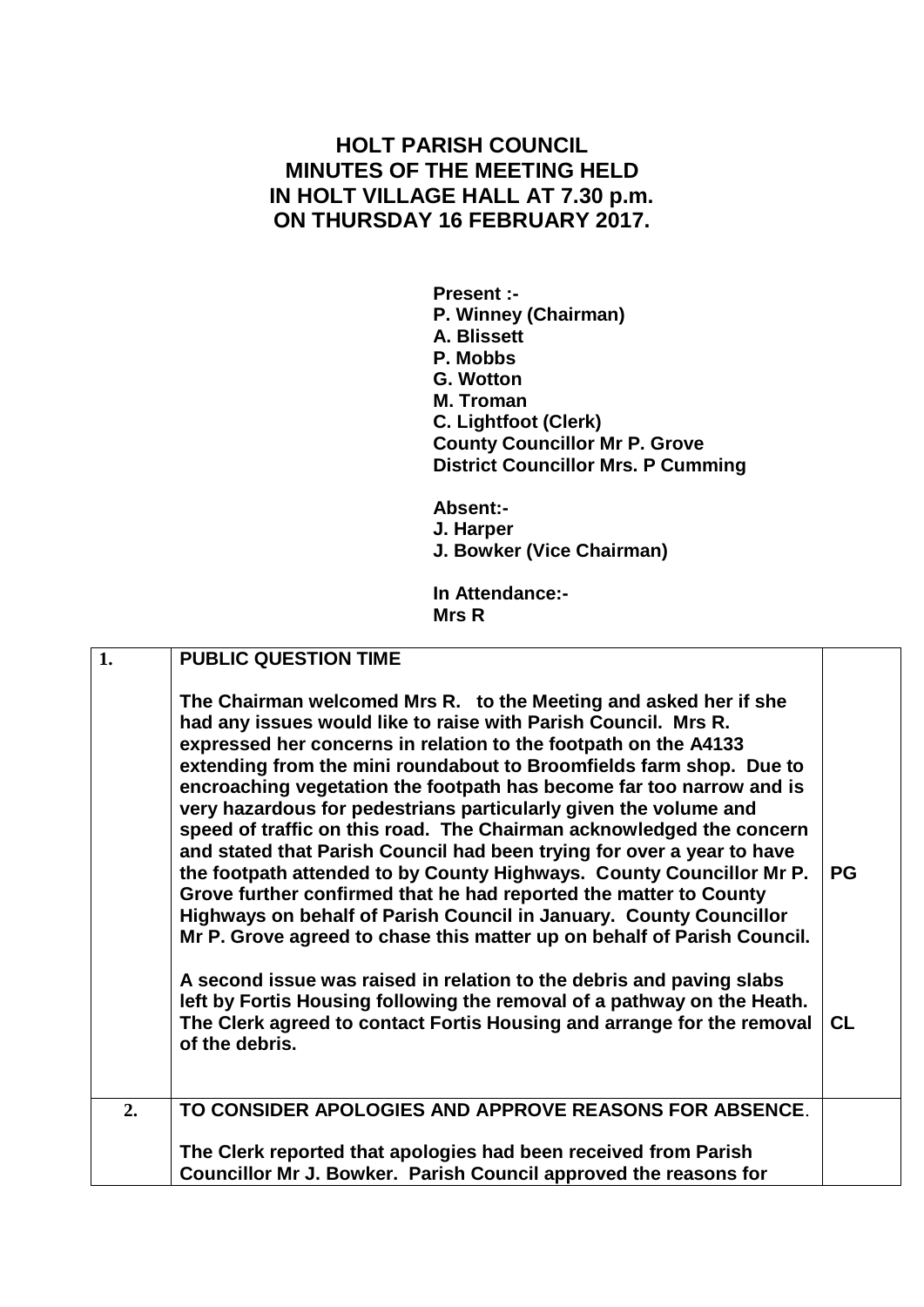|    | absence.                                                                                                                                                                                                                                                                                                                                                                                                                                                                                                                                                                                                                                                                                                                                                                                                                                                                                                                                                                                                                                                                                                                                                                                                                                         |  |
|----|--------------------------------------------------------------------------------------------------------------------------------------------------------------------------------------------------------------------------------------------------------------------------------------------------------------------------------------------------------------------------------------------------------------------------------------------------------------------------------------------------------------------------------------------------------------------------------------------------------------------------------------------------------------------------------------------------------------------------------------------------------------------------------------------------------------------------------------------------------------------------------------------------------------------------------------------------------------------------------------------------------------------------------------------------------------------------------------------------------------------------------------------------------------------------------------------------------------------------------------------------|--|
| 3. | <b>DECLARATIONS OF INTEREST</b>                                                                                                                                                                                                                                                                                                                                                                                                                                                                                                                                                                                                                                                                                                                                                                                                                                                                                                                                                                                                                                                                                                                                                                                                                  |  |
|    | <b>Register of Interests.</b><br>a)<br>There were no changes to the Register of Interests.<br><b>Registration of Personal Interests.</b><br>b)<br>There was no registration of Personal interests.<br><b>Registration of Prejudicial Interests.</b><br>C)<br>There was no registration of Prejudicial interests.<br>Written requests for the Council to grant a dispensation.<br>d)<br>There had been no written requests for dispensation.                                                                                                                                                                                                                                                                                                                                                                                                                                                                                                                                                                                                                                                                                                                                                                                                      |  |
| 4. | <b>COUNTY AND DISTRICT COUNCILLOR REPORTS.</b>                                                                                                                                                                                                                                                                                                                                                                                                                                                                                                                                                                                                                                                                                                                                                                                                                                                                                                                                                                                                                                                                                                                                                                                                   |  |
|    | County Councillor Mr P. Grove provided a copy of a report detailing<br>the main matters of note to the Clerk.<br>District Councillor Mrs P. Cummings reported the following matters of<br>note.<br>a) Refuse collection service.<br>Following the completion of the tender process MHDC have decided it<br>is more economic to keep the refuse collection service in house.<br>Currently they are investigating a proposal to replace the weekly black<br>bin collection service with a fortnightly one.<br>b) New Planning Portal.<br>The new planning portal is now up and running. The Chairman and<br>Parish Councillor Mr P. Mobbs gave a brief overview of the training<br>course they had attended.<br>c) Meet your Councillor.<br>District Councillor Mrs P. Cummings distributed leaflets for a Meet<br>your Councillor event due to be held on Friday 3 March 2017.<br>d) Divisional Funding.<br>The Chairman thanked District Councillor Mrs P. Cumming for her<br>generous donation of £200.00 towards the Christmas lights.<br>e) Millennium Green Planning Application Appeal costs.<br>District Councillor Mrs P. Cummings confirmed that there had been no<br>award of costs to MHDC in the Millennium Green application appeal. |  |
| 5. | TO APPROVE THE MINUTES OF THE MEETING OF HOLT PARISH<br><b>COUNCIL HELD ON 19 JANUARY 2017.</b>                                                                                                                                                                                                                                                                                                                                                                                                                                                                                                                                                                                                                                                                                                                                                                                                                                                                                                                                                                                                                                                                                                                                                  |  |
|    | The minutes of the Meeting of Holt Parish Council held on Thursday 19<br>January 2017 were approved by Parish Council and signed by the<br>Chairman as a true record.                                                                                                                                                                                                                                                                                                                                                                                                                                                                                                                                                                                                                                                                                                                                                                                                                                                                                                                                                                                                                                                                            |  |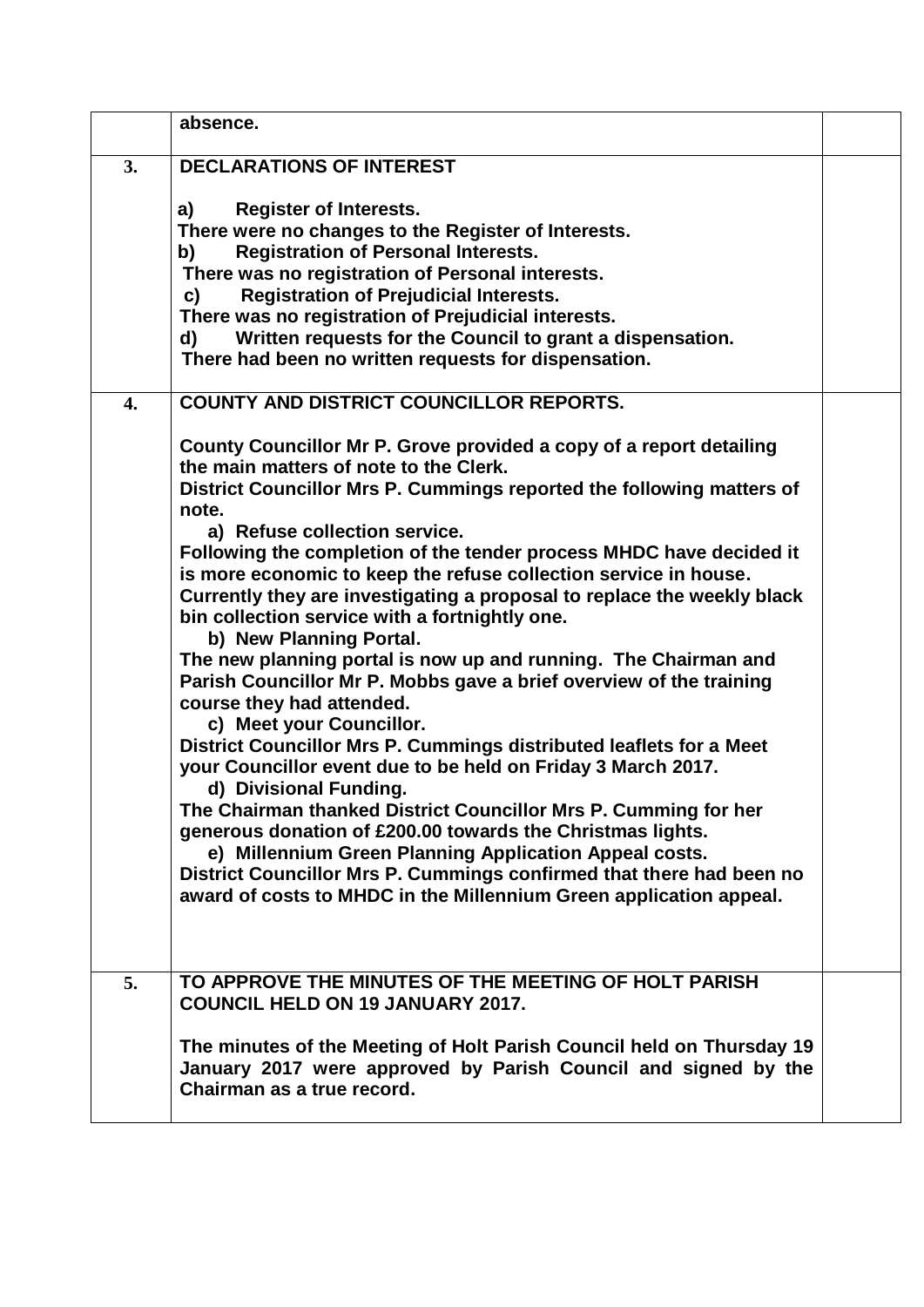| a) Recruitment of Parish Footpaths Officer - progress report.<br><b>CL</b><br>It was reported that there had been on further progress on this. The<br>Clerk agreed to draft an advertisement for the website and the Parish<br>Magazine.<br>b) Red Lion Public House - update on exterior lighting.<br>It was reported that this issue had now been addressed.<br>c) Community Speed Watch - progress report.<br>This issue has still to be followed up by County Councillor Mr P. Grove.<br><b>PG</b><br>d) Divisional funding - update on application.<br>This item was covered under Agenda item 4. County and District<br><b>Councillor reports.</b><br>e) Red Lion Junction - progress report.<br>The Clerk reported that she had logged the issue of flooding at Red<br>Lion junction with County Highways. County Councillor Mr P. Grove<br>had no further information from Highways on the review of the road<br>infrastructure at Red Lion junction.<br>f) Footpath to Broomfields - progress report.<br>This issue was dealt with under Agenda item 1. Public Question Time.<br>g) Transparency grant funding - update on application.<br>The Clerk reported that the issue with the Transparency grant funding<br>relating to the software had now been clarified and that the grant<br>should now be being processed.<br>7.<br><b>PLANNING</b><br><b>Applications Pending.</b><br>a)<br>16/00497/FUL Proposed erection of a single dwelling, Tweenways, Holt<br>Heath, Worcester. (Recommend Approval). | 6. | <b>PROGRESS REPORTS</b> |  |
|---------------------------------------------------------------------------------------------------------------------------------------------------------------------------------------------------------------------------------------------------------------------------------------------------------------------------------------------------------------------------------------------------------------------------------------------------------------------------------------------------------------------------------------------------------------------------------------------------------------------------------------------------------------------------------------------------------------------------------------------------------------------------------------------------------------------------------------------------------------------------------------------------------------------------------------------------------------------------------------------------------------------------------------------------------------------------------------------------------------------------------------------------------------------------------------------------------------------------------------------------------------------------------------------------------------------------------------------------------------------------------------------------------------------------------------------------------------------------------------------------------------------|----|-------------------------|--|
|                                                                                                                                                                                                                                                                                                                                                                                                                                                                                                                                                                                                                                                                                                                                                                                                                                                                                                                                                                                                                                                                                                                                                                                                                                                                                                                                                                                                                                                                                                                     |    |                         |  |
|                                                                                                                                                                                                                                                                                                                                                                                                                                                                                                                                                                                                                                                                                                                                                                                                                                                                                                                                                                                                                                                                                                                                                                                                                                                                                                                                                                                                                                                                                                                     |    |                         |  |
|                                                                                                                                                                                                                                                                                                                                                                                                                                                                                                                                                                                                                                                                                                                                                                                                                                                                                                                                                                                                                                                                                                                                                                                                                                                                                                                                                                                                                                                                                                                     |    |                         |  |
|                                                                                                                                                                                                                                                                                                                                                                                                                                                                                                                                                                                                                                                                                                                                                                                                                                                                                                                                                                                                                                                                                                                                                                                                                                                                                                                                                                                                                                                                                                                     |    |                         |  |
|                                                                                                                                                                                                                                                                                                                                                                                                                                                                                                                                                                                                                                                                                                                                                                                                                                                                                                                                                                                                                                                                                                                                                                                                                                                                                                                                                                                                                                                                                                                     |    |                         |  |
|                                                                                                                                                                                                                                                                                                                                                                                                                                                                                                                                                                                                                                                                                                                                                                                                                                                                                                                                                                                                                                                                                                                                                                                                                                                                                                                                                                                                                                                                                                                     |    |                         |  |
|                                                                                                                                                                                                                                                                                                                                                                                                                                                                                                                                                                                                                                                                                                                                                                                                                                                                                                                                                                                                                                                                                                                                                                                                                                                                                                                                                                                                                                                                                                                     |    |                         |  |
|                                                                                                                                                                                                                                                                                                                                                                                                                                                                                                                                                                                                                                                                                                                                                                                                                                                                                                                                                                                                                                                                                                                                                                                                                                                                                                                                                                                                                                                                                                                     |    |                         |  |
| Approvals/Refusals.<br>b)                                                                                                                                                                                                                                                                                                                                                                                                                                                                                                                                                                                                                                                                                                                                                                                                                                                                                                                                                                                                                                                                                                                                                                                                                                                                                                                                                                                                                                                                                           |    |                         |  |
| There were no items to discuss.                                                                                                                                                                                                                                                                                                                                                                                                                                                                                                                                                                                                                                                                                                                                                                                                                                                                                                                                                                                                                                                                                                                                                                                                                                                                                                                                                                                                                                                                                     |    |                         |  |
| <b>Other Planning issues.</b><br>C)<br>APP/J1860/W/16/3160329                                                                                                                                                                                                                                                                                                                                                                                                                                                                                                                                                                                                                                                                                                                                                                                                                                                                                                                                                                                                                                                                                                                                                                                                                                                                                                                                                                                                                                                       |    |                         |  |
| 15/00811/OUT Outline application for 24 dwellings, Field off School Lane<br>(Recommend Refusal)                                                                                                                                                                                                                                                                                                                                                                                                                                                                                                                                                                                                                                                                                                                                                                                                                                                                                                                                                                                                                                                                                                                                                                                                                                                                                                                                                                                                                     |    |                         |  |
| Appeal Hearing Date Wednesday 8 <sup>th</sup> February 2017, The Council<br>Chamber, Avenue Road, Malvern WR14 3AF.                                                                                                                                                                                                                                                                                                                                                                                                                                                                                                                                                                                                                                                                                                                                                                                                                                                                                                                                                                                                                                                                                                                                                                                                                                                                                                                                                                                                 |    |                         |  |
| The appeal was discussed by Parish Council. Parish Council expressed                                                                                                                                                                                                                                                                                                                                                                                                                                                                                                                                                                                                                                                                                                                                                                                                                                                                                                                                                                                                                                                                                                                                                                                                                                                                                                                                                                                                                                                |    |                         |  |
| their concerns to County Councillor Mr P. Grove and District Councillor<br>Mrs P. Cummings as to how the appeal had been conducted. District                                                                                                                                                                                                                                                                                                                                                                                                                                                                                                                                                                                                                                                                                                                                                                                                                                                                                                                                                                                                                                                                                                                                                                                                                                                                                                                                                                        |    |                         |  |
| Councillor Mrs P. Cummings apologised for not attending the appeal                                                                                                                                                                                                                                                                                                                                                                                                                                                                                                                                                                                                                                                                                                                                                                                                                                                                                                                                                                                                                                                                                                                                                                                                                                                                                                                                                                                                                                                  |    |                         |  |
| stating she had been told it was not necessary for her to attend as it was                                                                                                                                                                                                                                                                                                                                                                                                                                                                                                                                                                                                                                                                                                                                                                                                                                                                                                                                                                                                                                                                                                                                                                                                                                                                                                                                                                                                                                          |    |                         |  |
| a non determination hearing. Parish Council were particularly concerned PG<br>that the applicant submitted traffic data which had not been available                                                                                                                                                                                                                                                                                                                                                                                                                                                                                                                                                                                                                                                                                                                                                                                                                                                                                                                                                                                                                                                                                                                                                                                                                                                                                                                                                                |    |                         |  |
| <b>PC</b><br>prior to the Hearing. County Highways had accepted this data and had                                                                                                                                                                                                                                                                                                                                                                                                                                                                                                                                                                                                                                                                                                                                                                                                                                                                                                                                                                                                                                                                                                                                                                                                                                                                                                                                                                                                                                   |    |                         |  |
| not objected to the access on the A4133. Parish Council expressed                                                                                                                                                                                                                                                                                                                                                                                                                                                                                                                                                                                                                                                                                                                                                                                                                                                                                                                                                                                                                                                                                                                                                                                                                                                                                                                                                                                                                                                   |    |                         |  |
| grave concerns about the safety of this access. Parish Council asked                                                                                                                                                                                                                                                                                                                                                                                                                                                                                                                                                                                                                                                                                                                                                                                                                                                                                                                                                                                                                                                                                                                                                                                                                                                                                                                                                                                                                                                |    |                         |  |
| County Councillor Mr P. Grove if he could commission a further traffic                                                                                                                                                                                                                                                                                                                                                                                                                                                                                                                                                                                                                                                                                                                                                                                                                                                                                                                                                                                                                                                                                                                                                                                                                                                                                                                                                                                                                                              |    |                         |  |
| survey on the A4133 to assess the validity of the applicant's data.<br>County Councillor Mr P. Grove agreed to follow up on the highways                                                                                                                                                                                                                                                                                                                                                                                                                                                                                                                                                                                                                                                                                                                                                                                                                                                                                                                                                                                                                                                                                                                                                                                                                                                                                                                                                                            |    |                         |  |